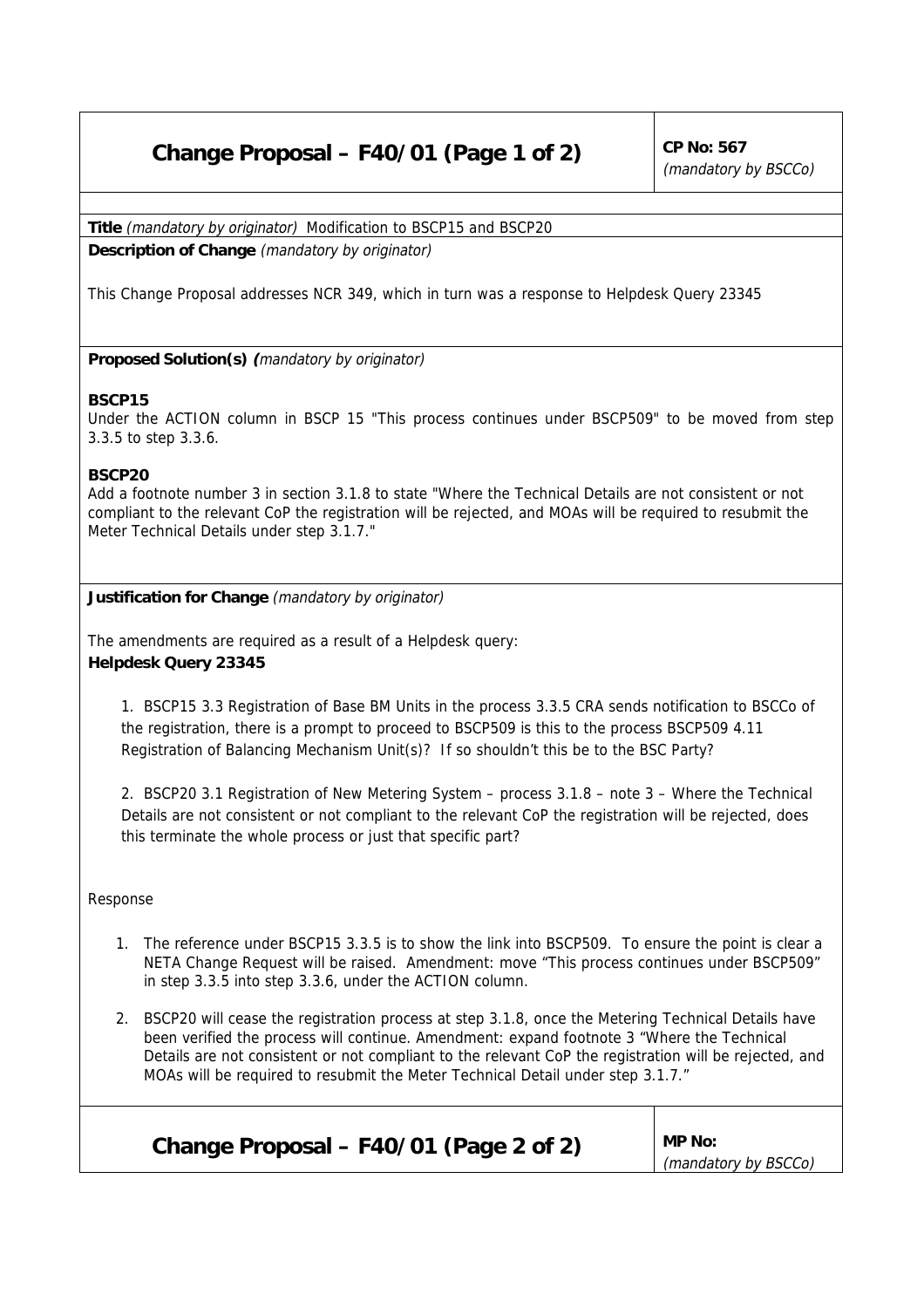| Other Configurable I tems Potentially Affected by Proposed Solution(s) (optional by BSCCo) |  |
|--------------------------------------------------------------------------------------------|--|
|--------------------------------------------------------------------------------------------|--|

**Impact on Core Industry Documents** (optional by originator)

**Related Changes and/or Projects** (mandatory by BSCCo)

**Originator's Details:**

**BCA Name…John Cunningham…………………….**

**Organisation…ELEXON…………………………………………**

**Email Address…john.cunningham@elexon.co.uk**

**Date………29th May 2001……………………………………………**

**Organisation……………………………………………………………**

Attachments: N(If Yes, No. of Pages attached: ) (delete as appropriate)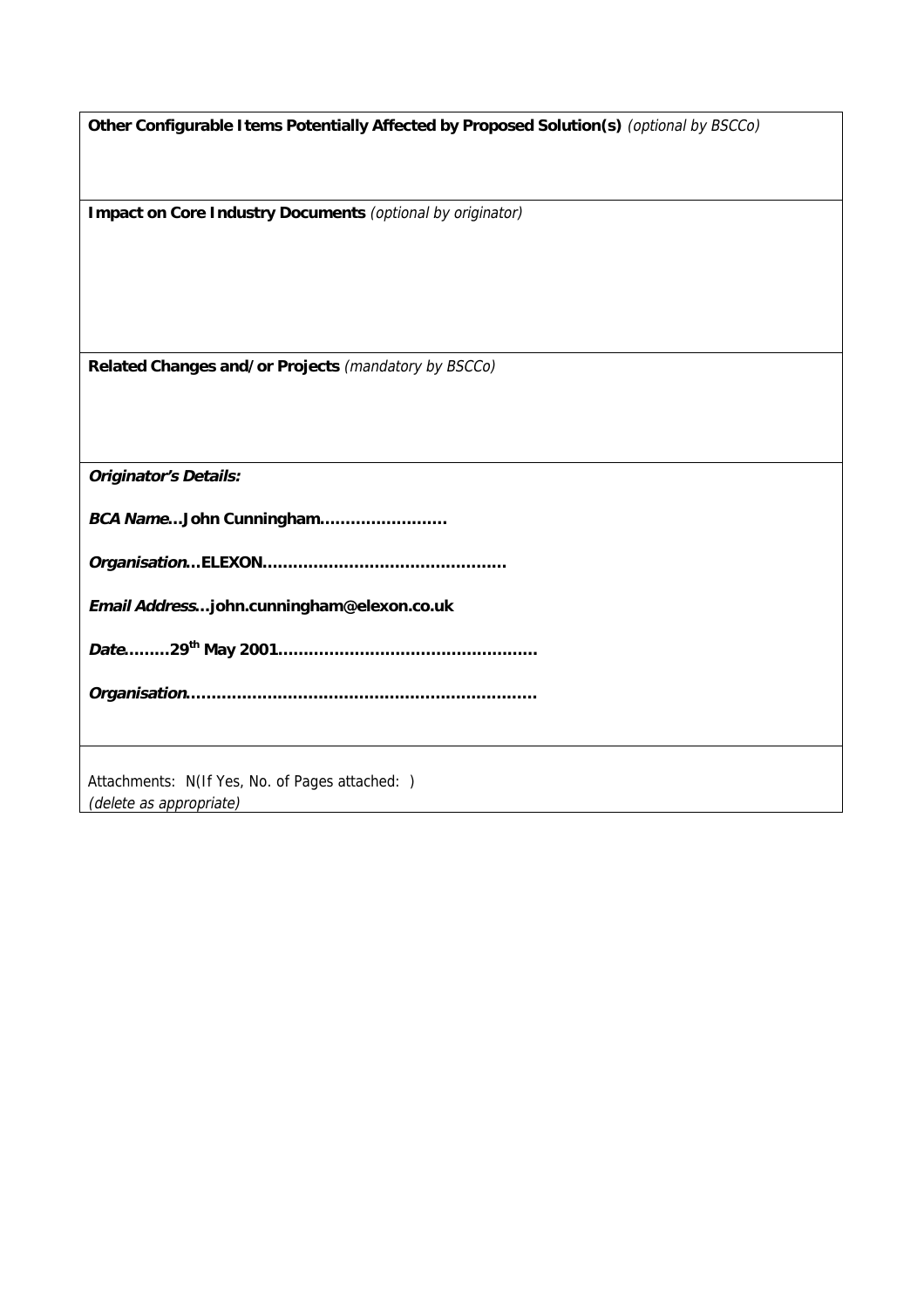| NETA Programme Change Request Form                                                                                                                                                                                                                                                                                                                                                    |                            |                          |                              |  |
|---------------------------------------------------------------------------------------------------------------------------------------------------------------------------------------------------------------------------------------------------------------------------------------------------------------------------------------------------------------------------------------|----------------------------|--------------------------|------------------------------|--|
| Change Request ID: NCR334                                                                                                                                                                                                                                                                                                                                                             |                            |                          |                              |  |
| <b>Change Request Name:</b>                                                                                                                                                                                                                                                                                                                                                           | <b>Priority</b>            |                          |                              |  |
| BSCP 26; Change to timing of notification of<br>site Visit                                                                                                                                                                                                                                                                                                                            | Critical<br>for<br>Go live | Desirable for<br>Go Live | needed<br>Not<br>for Go Live |  |
| <b>Identified By: Drew McGregor</b>                                                                                                                                                                                                                                                                                                                                                   | Date Submitted: 12/02/2001 |                          |                              |  |
| Description of Proposed Change:                                                                                                                                                                                                                                                                                                                                                       |                            |                          |                              |  |
| All references are to BSCP 26 v 2.0                                                                                                                                                                                                                                                                                                                                                   |                            |                          |                              |  |
| 1.<br>Paragraph 1.3, second bullet point: change !0 WD to 20 WD<br>2.<br>Paragraph 1.9, first sentence: change 10 WD to 20 WD<br>3.<br>Table 3.4, ref. 3.4.1: in "when" column change 10 WD to 20 WD<br>Table 3.4, ref. 3.4.2: in "when" column change 10 WD to 20 WD<br>4.                                                                                                           |                            |                          |                              |  |
| Reason for Proposed Change (Benefits) and/or Implications of not making the<br>Change:                                                                                                                                                                                                                                                                                                |                            |                          |                              |  |
| During the inconsistency checking exercise, inconsistencies in timings were identified between<br>the Code, BSCP 26 and the TAA_URS. The Code specified 20 WD notice for a Site Visit, BSCP<br>26 specified 30 WD and the TAA_URS specified 10 WD.                                                                                                                                    |                            |                          |                              |  |
| BSCP 26 was modified (NCR 225) to align it with the TAA_URS (i.e. the Registrant receives 10<br>WD notice of a proposed Technical Assurance Visit from the TAA).                                                                                                                                                                                                                      |                            |                          |                              |  |
| A change request was also raised to remove the 20 WD from the Code and refer all timings to<br>the relevant BSCP. This change request was subject to the consultation process and a<br>response has been received which stated that the Registrant should get as much time as<br>possible to make the necessary arrangements for a sit visit and the timing should not be<br>reduced. |                            |                          |                              |  |

This proposed change in the BSCP from 10 WD to 20 WD does not have any software implications and the Service Provider has indicated that it could be accommodated.

Increasing the notice period a registrant receives about a TAA site Visit will enable him to